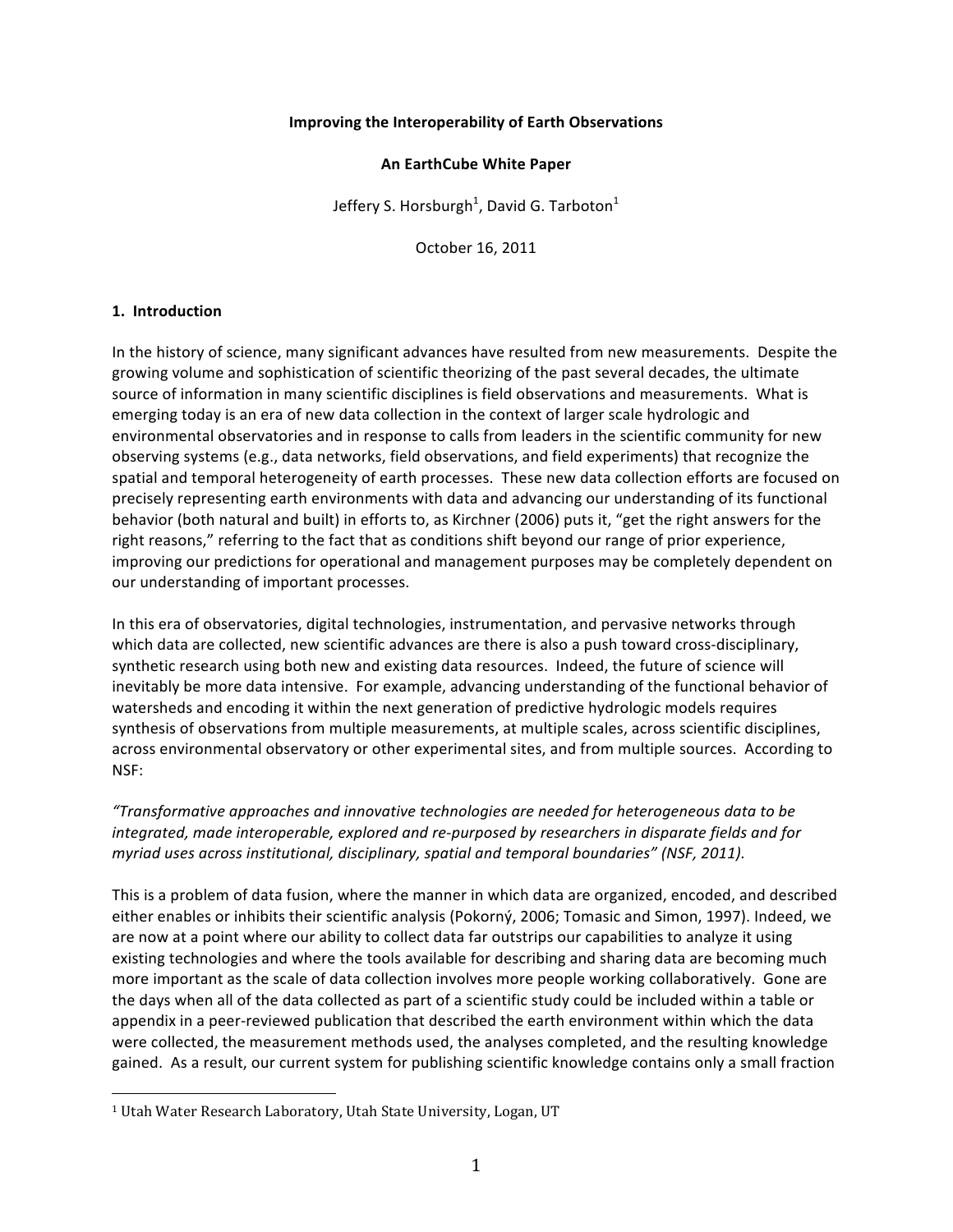of the data we collect and, subsequently, the knowledge we have gained. It is clear that the business of research is changing, and the scale of these emerging problems and opportunities is consistent with a new paradigm in scientific research within other disciplines based on intensive data collection (Hey et al., 2009). Better infrastructure is needed for supporting the full range of scientific activities, including data capture, curation, and analysis, as well as publication.

In this white paper we first articulate a partial vision for EarthCube related to interoperability of earth observations and then describe opportunities for improving the suite of tools that is available for the current and next generation of engineers and scientists to advance our ability to understand and predict the interactions between changing climate, hydrology, ecology, and human activities.

# **2. A Vision for EarthCube**

One vision for EarthCube is that it would be a seamless organization and repository of the best available data that holistically represent the earth's geo-systems. Supporting this vision would be a suite of software and middleware tools that enable scientific investigators to both populate the data repository and then, on the client side, discover and access data needed for their scientific purposes.

When we read research results in peer reviewed publications, we are in many ways able to stand on the shoulder of giants because we can structure our own research to advance the work that others have done. The same, however, is not currently true for data. Only a small portion of the data that are collected are ever published, and we may be missing many collaborative and synthetic opportunities for advancing scientific research and our understanding of earth processes using existing data resources because we are not sharing data as freely as we could be (in many cases because we do not know how or where to do so and lack the resources to share effectively) and because the data that we do share is made available in primitive formats that: 1) are hard for others to find; 2) are difficult for others to interpret; and 3) do not express to others the knowledge and insights of the data collector that could be applied to the next study that uses the data  $-$  as does a written publication.

We envision EarthCube as a national data infrastructure to which scientists could pose complex queries for datasets that they might include in synthetic studies. Example might look like the following:

- I am interested in studying the effects of aquatic nutrient concentrations on stream metabolism - show me locations where high frequency discharge, water temperature, and dissolved oxygen data have been collected in second order streams that are within one mile of a weather station that measures solar radiation and for which samples of nitrogen and phosphorus have been collected.
- I am interested in studying the effect of antecedent soil moisture on runoff generation in headwater streams - show me catchments within which high frequency soil moisture, streamflow, and precipitation have been measured simultaneously.

Although this white paper can't possibly cover all of the aspects of a system that would support this type of investigation, here we focus on three major needs that we assert must be addressed for this vision of EarthCube to be realized: 1) a common information model for describing and encoding earth observational data so they can be interpreted; 2) linking observational data to a digital representation of the earth features to capture their geospatial context and support; and 3) capturing the knowledge content of data  $-e.g.,$  information that specifies why data were collected, for what purposes they have been used, and insights about the knowledge that they contain.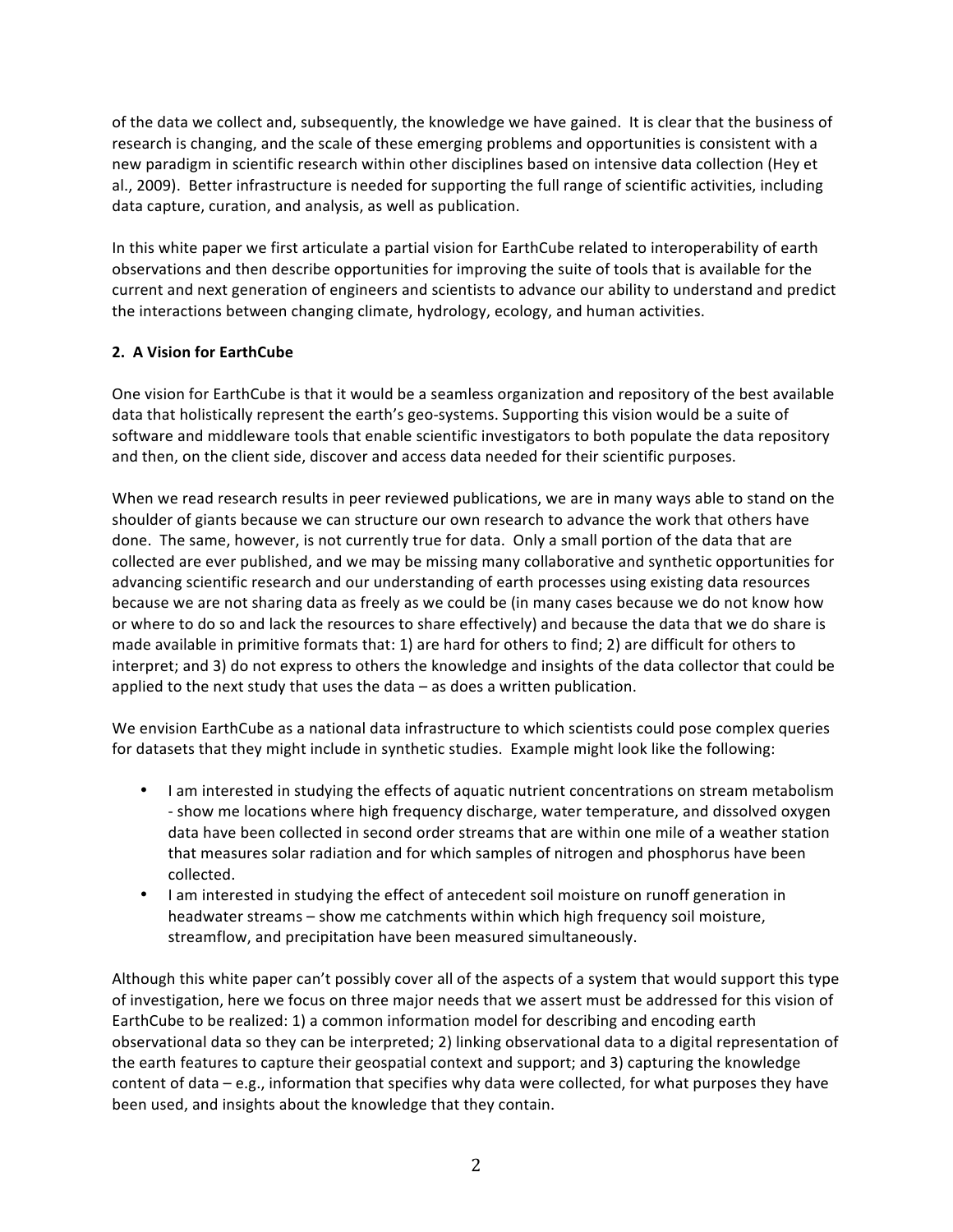# **3. A Common Observations Information Model**

"It is time to integrate these data and technologies in an open, adaptable and sustainable framework (an *"Earth-Cube") to enable transformative research and education in Earth System Science; foster common*  **data models** and data-focused methodologies; develop next generation search and data tools; and *advance application software to integrate data from various sources and advance knowledge"* (NSF, 2011).

In the EarthCube Dear Colleague letter, attention is drawn specifically to fostering the use of common data models. Abstracting from any particular physical implementation, there is certainly a need for developing common agreement about the information needed to describe observational data so they can be discovered and interpreted by investigators other than those who collected the data. The physical encodings of this information model will follow, including database schemas for storage, data transfer schemas and XML encodings for data exchange, etc.

Semantic and syntactic heterogeneity are major hurdles to be overcome - especially across data types and scientific domains. There has been good work along these lines within some disciplines. For example, within the Consortium of Universities for the Advancement of Hydrologic Science, Inc.(CUAHSI) Hydrologic Information System (HIS), the Observations Data Model (Horsburgh et al., 2008) and Water Markup Language (WaterML) (Zaslavsky et al., 2007) both implement a common information model and community vocabulary for hydrologic observations collected at fixed monitoring sites (e.g., stream gages, water quality sampling sites, weather stations, etc.). Within the solid earth geochemistry domain, there is EarthChem (http://www.earthchem.org) and EarthChemML for observations made from geochemical samples of the solid earth environment. The Open Geospatial Consortium Observations & Measurements (Cox, 2010) is an information model has also gained a lot of traction in different domains for earth observations and now has several XML profiles serving domains in geosciences. These models are all focused on relatively narrow data types, and we acknowledge that there is a need to handle data of many other types  $-e.g.,$  geospatial datasets, time varying fields, etc.

There are now some very good options and examples in this space, but they are still mostly domain specific and work is still needed to achieve consensus and work toward standards-based approaches for modeling earth observational data across domains. For example, in related EarthCube white papers, Rick Hooper discusses using OGC's O&M information model to improve data interoperability, Ilya Zaslavsky et al. describe how one of the highest levels of data interoperability can be realized with shared domain information models, and David Tarboton et al. describe the importance of standardized data models in the potential architecture for EarthCube. We propose that there is a need to bring together scientists and technologists from disciplines within the Geosciences to develop the high-level information model for earth observations and then to work toward standard technology implementations for data storage, publication, cataloging for discovery, and data exchange.

# **4. Linking Data to the Geo-Environment**

The location at which observations from Geoscience disciplines were made is often described only by a set of latitude and longitude coordinates. The point coordinates may define the absolute location of the data collection device, but they rarely capture the geospatial context, support, or "feature of interest" for the measurements. For example, the coordinates may be the point location of a streamflow gage. It is generally left up to a data consumer to determine that the gage lies on a particular river reach, measures the outflow of a particular catchment, is downstream of another stream gage, is located at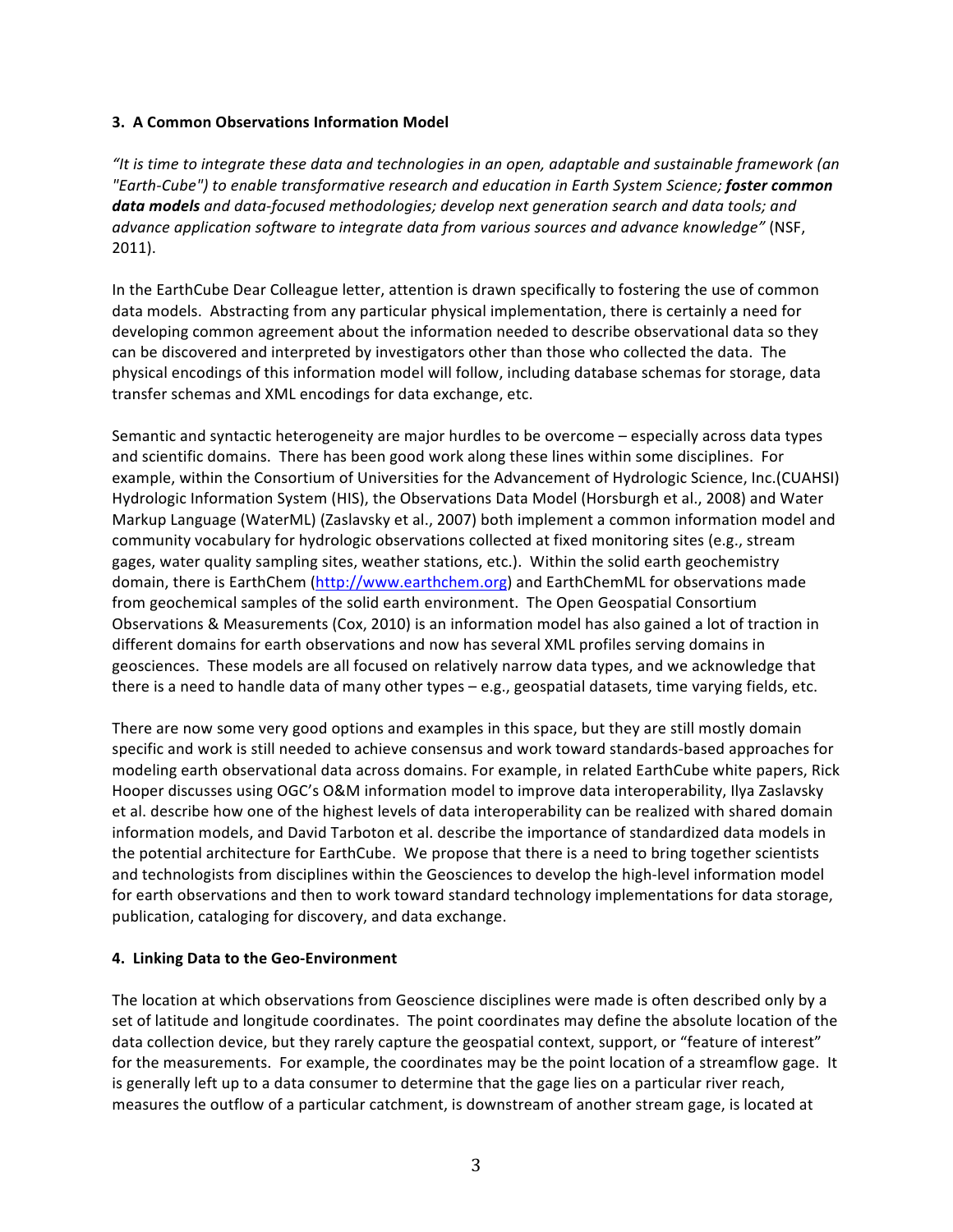the same location as a water quality monitoring site, and is located near a weather station – yet all of this information is needed by an investigator who is building a model of the watershed and takes precious time to develop. In another example, a point location may identify where a weather station is physically located, but it does not convey the geographic area over which observations from that weather station are representative.

Scientists generally know how to interpret the geospatial context of data created by data collection activities common within their domain – whereas scientists from outside a particular domain may struggle. Creating a geospatial data framework that can serve as the context for observational data is a reasonable next step. Observational data could then be linked to a geospatial "feature of interest" to which it applies. For example, a stream gage would be represented as a point location, the point would be associated with a line representing a stream reach, and the point and line would be associated with a polygon representing a catchment boundary. Each of those geographic features could be linked not only through their physical proximity on a map, but also through specific relationships encoded within feature attributes. Here we could build on existing geospatial datasets and data models like the National Hydrography Dataset, Arc Hydro (Maidment, 2002), Arc Hydro Groundwater (Strassberg et al., 2011), and others. Locating observational data within such a geospatial "fabric" provides a way to evaluate complex geospatial queries such as those posed above and enables an explicit linkage between observations and the earth features that they represent. In a related EarthCube White Paper, Alva Couch and Alex Bedig discuss issues of data trust and plausibility in building digital representations of physical entities within the context of a "digital watershed."

# **5. Capturing the Knowledge Content of Data**

Another constraint to the use of existing datasets for synthetic studies is that it is rare for datasets to be annotated with information such as interpretations of what the data mean, how they have been used, analyses that have been done, conclusions that have been drawn, etc. It is becoming more common see peer reviewed publications that are linked to electronic appendices containing data or linked directly to datasets published on the Internet. This is a trend that we should certainly continue, but it is insufficient as it leaves out data not referenced directly by scientific papers (likely the majority of data collected).

We propose that a system is needed for sharing data within which the data can be annotated with contextual information about the meaning of the data, how it has been used, its appropriateness for given uses, and potentially even information about its quality and limitations. A good example of this would be annotating a streamflow dataset with comments that specify when major events such as storms, floods, etc. occur. A trained hydrologist could likely infer when major events occur from the numeric values in the dataset and by overlaying ancillary datasets such as precipitation, but it would be far easier for a non-hydrologist to interpret a set of abnormally high discharge values if there was an annotation stating that a hurricane occurred.

Some of this could be done through collaborative and social networking technologies. Data consumers could comment on or rate published datasets, leaving information that can be evaluated by subsequent data consumers. Additionally, data consumers could "tag" datasets as fit for a particular purpose, which may assist in the data discovery process.